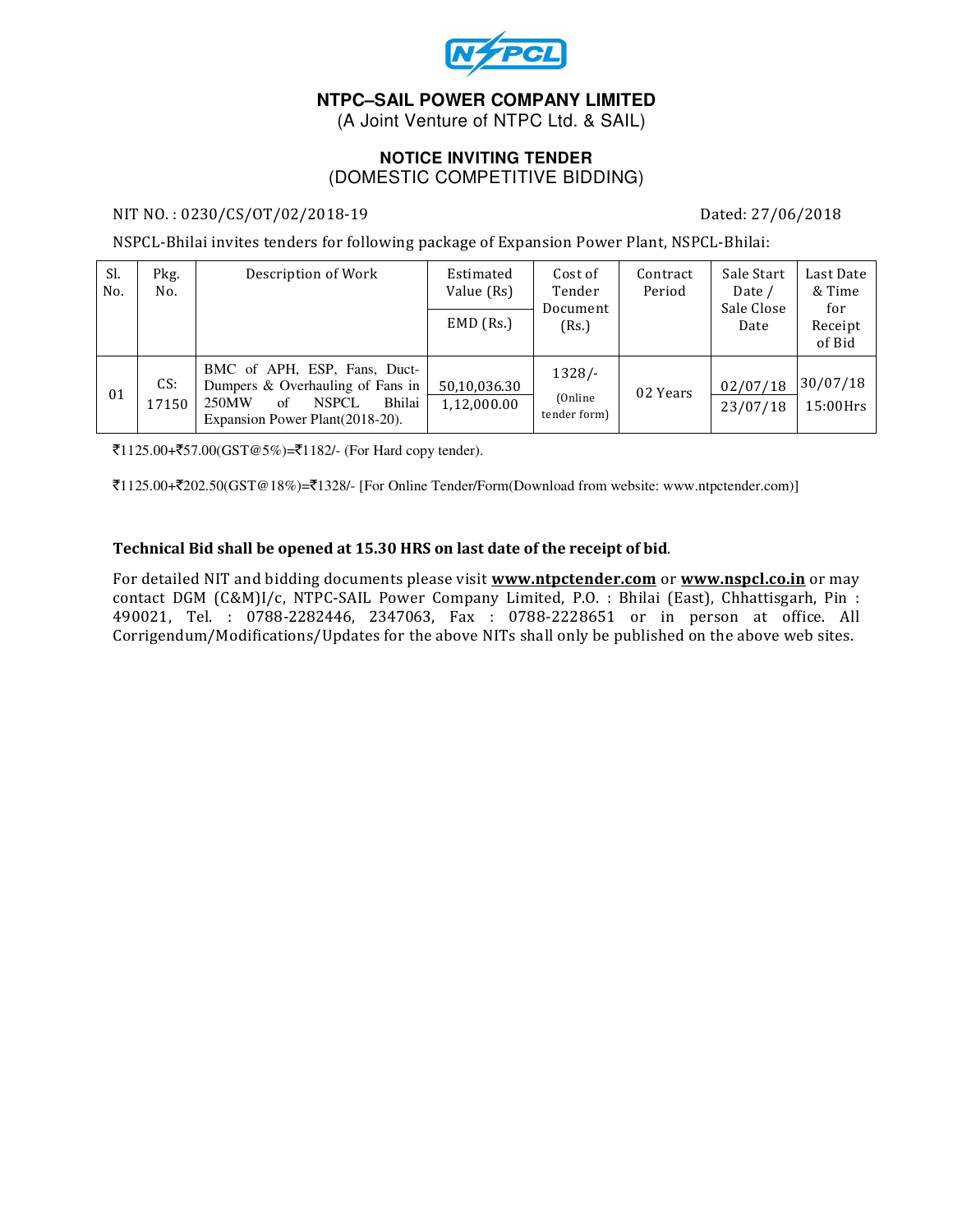# QUALIFYING REQUIREMENT

## 1. BMC of APH, ESP, Fans, Duct-Dumpers & Overhauling of Fans in 250MW of NSPCL Bhilai Expansion Power Plant(2018-20).

- 1. The agency should have valid PF registration number.
- 2. The bidder should have executed Overhauling or Routine Maintenance or Erection and commissioning of Fans (ID/FD/PA) and Air-Preheater in a 200MW or above size units of Thermal Power Plant.
- 3. The average annual turnover of the Bidder in the preceding three (03) financial years as on the date of Techno-commercial bid opening shall not be less than Rs. 33.14 lakhs.
- 4. The bidder should have executed similar work of following value during last seven (07) years, ending last day of the month previous to the one in which bids are invited:
	- a) Single Order having a value not less than Rs. 26.51 lakhs.
		- OR
	- b) Two orders having a value not less than **Rs 16.57 lakhs** each.

OR

c) Three Orders having a value not less than Rs. 13.25 lakhs each.

#### Note:

- ♦ Similar works means:- Overhauling/ Routine maintenance/ Erection and Commissioning of Air Pre-heater and / or Fans(ID/FD/PA) and / or ESP in 200MW or above size unit.
- ♦ Executed works means:- The executed/ completed portion of BOQ, even if the work has not been completed in totality (subject to furnishing of documentary proof of executed value of the work).
- ♦ Values as per Cl-4 shall be considered inclusive of Service Tax/GST.
- ♦ While computing the annual turnover other income shall not be considered.
- ♦ In case where audited results for the last preceding financial year as on the date of Techno-Commercial bid opening are not available, the financial results certified by a practicing Chartered Accountant shall be considered acceptable. In case, Bidder is not able to submit the Certificate from practicing Chartered Accountant certifying its financial parameters, the audited results of three consecutive financial years preceding the last financial year shall be considered for evaluating the financial parameters. Further, a Certificate would be required from the CEO/CFO/Proprietor/Partners as per the format enclosed in the bidding documents stating that the financial results of the Company are under audit as on the date of Techno-Commercial bid opening and the Certificate from the practicing Chartered Accountant certifying the financial parameters is not available.